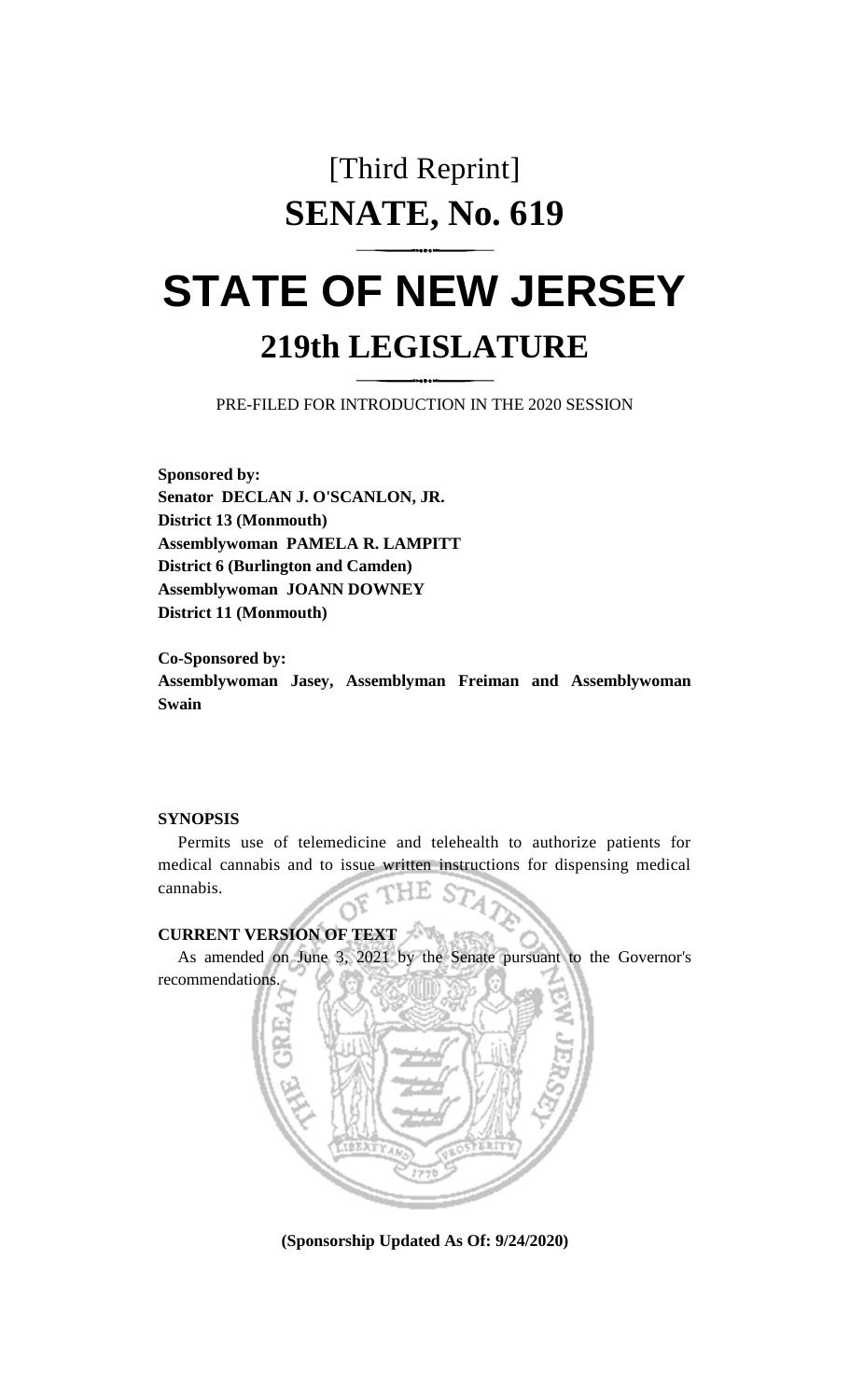**AN ACT** concerning medical cannabis and amending P.L.2019, c.153 and P.L.2009, c.307. **BE IT ENACTED** *by the Senate and General Assembly of the State of New Jersey:* 1. Section 5 of P.L.2019, c.153 (C.24:6I-5.1) is amended to read as follows: 5. a. A health care practitioner shall not be required to be listed publicly in any medical cannabis practitioner registry as a condition of authorizing patients for the medical use of cannabis. b. No authorization for the medical use of cannabis may be issued by a health care practitioner to the practitioner's own self or to a member of the practitioner's immediate family. c. The commission shall establish a process to allow medical cannabis to be dispensed to a patient who has been authorized for the medical use of cannabis and who has initiated the process of registering with the commission pursuant to section 4 of P.L.2009, c.307 (C.24:6I-4), but whose registration has not been completed or subject to other final action by the commission. A patient may be dispensed medical cannabis in quantities of up to a two-week supply during the pendency of the patient's registration, after which time the patient may be dispensed medical cannabis in an amount consistent with the requirements of section 10 of P.L.2009, c.307 (C.24:6I-10). The commission shall impose such restrictions on access to medical cannabis pursuant to this subsection as shall be necessary to protect against fraud, abuse, and diversion. 28 d. <sup>3</sup> [For <sup>1</sup> a period of <sup>1</sup> 270 days following the <sup>1</sup> effective <sup>1</sup> date 29 of  $\int$ <sup>1</sup> [enactment of  $\int$ <sup>1</sup> P.L., c. (C. ) (pending before the Legislature as this bill), a health care practitioner may authorize a patient who is a **<sup>1</sup> [**child,**] 1** resident of a long-term care facility, **[**developmentally disabled**]** has a developmental disability**<sup>1</sup>** , **1** is**1** 33 terminally ill, <sup>1</sup> is<sup>1</sup> receiving hospice care <sup>1</sup> through a licensed hospice care provider**<sup>1</sup>** , or **<sup>1</sup>** is**1** housebound as certified by the patient's physician, for the medical use of cannabis **<sup>1</sup> [**in the course 36 of the health care practitioner's practice of using<sup>1</sup> telemedicine or 37 **telehealth.** <sup>1</sup>[Following the 270 day period after the date of 38 enactment of P.L., c. (C.) (pending before the Legislature as this bill)**]** Thereafter,**<sup>1</sup>** a health care practitioner may **<sup>2</sup>** initially**<sup>2</sup>** authorize any patient for the medical use of cannabis **<sup>1</sup> [**in the course of the health care practitioner's practice of**]** using**<sup>1</sup>** 42 telemedicine or telehealth, provided that, and except in the case of a patient who is a **<sup>1</sup> [**child, developmentally disabled**]** resident of a 44 long-term care facility, has a developmental disability<sup>1</sup>,

**EXPLANATION – Matter enclosed in bold-faced brackets [thus] in the above bill is not enacted and is intended to be omitted in the law.**

**Matter underlined thus is new matter. Matter enclosed in superscript numerals has been adopted as follows: Senate SHH committee amendments adopted January 27, 2020. Assembly AHE committee amendments adopted March 5, 2020. Senate amendments adopted in accordance with Governor's recommendations June 3, 2021.**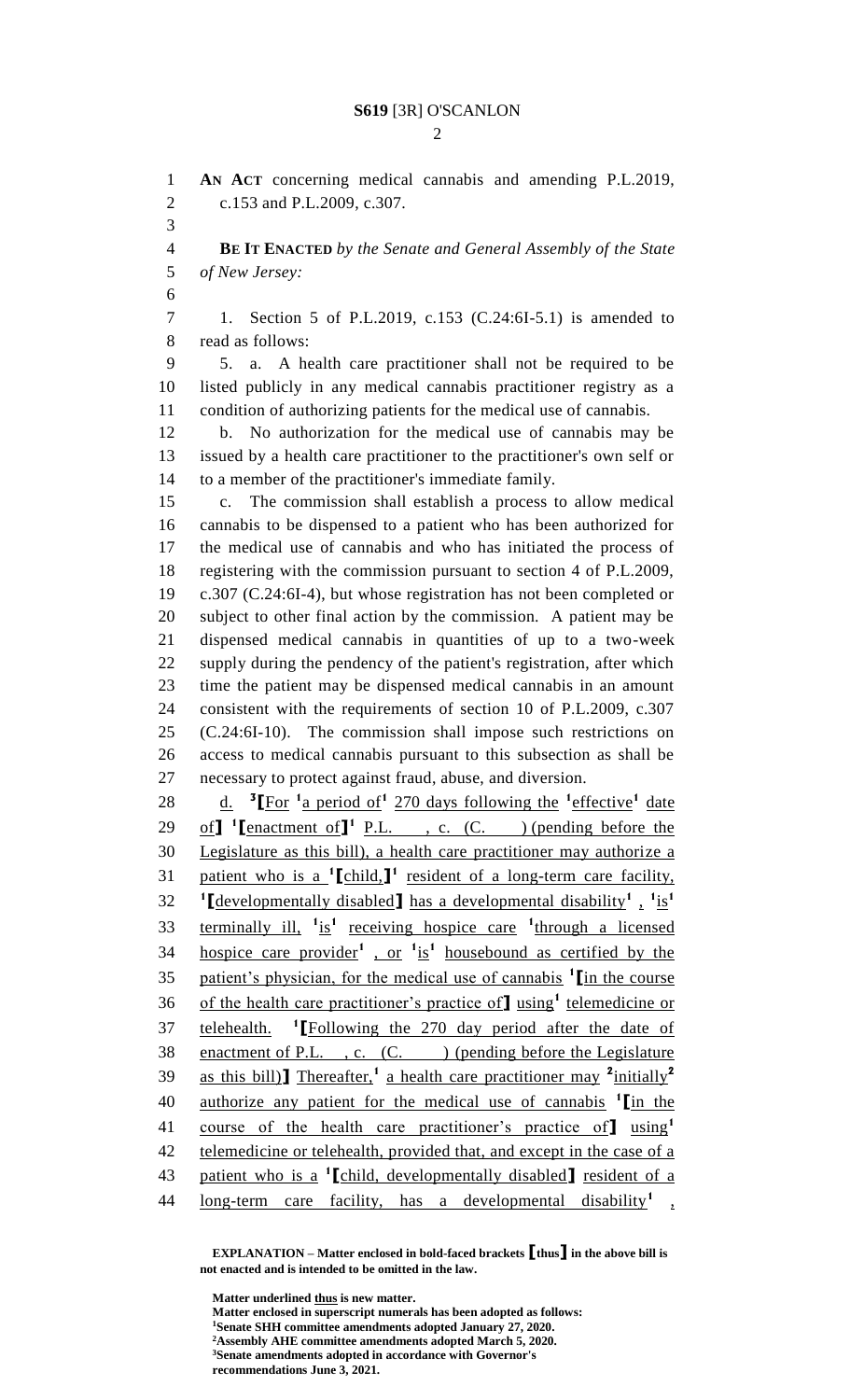1 <sup>1</sup>is<sup>1</sup> terminally ill, <sup>1</sup> is<sup>1</sup> receiving hospice care <sup>1</sup> from a licensed 2 hospice care provider<sup>1</sup>, or <sup>1</sup>is<sup>1</sup> housebound <sup>1</sup> as certified by the 3 patient's physician<sup>1</sup>, the patient has had at least one previous inoffice **<sup>1</sup> [**visit**]** consultation**<sup>1</sup>** with the health care practitioner prior to the **<sup>1</sup> [**patient's authorization**]** practitioner authorizing the patient**<sup>1</sup>** for the medical use of cannabis **<sup>1</sup>** using telemedicine or 7 telehealth<sup>1</sup> . <sup>2</sup>Following the initial authorization, the patient shall have at least one in-office consultation with the practitioner on an annual basis in order for the patient to receive continued 10 authorization for the use of medical cannabis. The practitioner may require more frequent in-office consultations if additional 12 consultations are necessary to continue to authorize the patient's 13 use of medical cannabis.<sup>2</sup> A health care practitioner may initially authorize any qualifying patient for the medical use of cannabis using telemedicine or telehealth, provided that the use of telemedicine or telehealth, rather than an in-person visit, is consistent with the standard of care required for assessment and treatment of the patient's condition. Following the initial authorization, the practitioner may provide continued authorization 20 for the use of medical cannabis via telemedicine or telehealth if the practitioner determines that an in-person visit is not required, 22 consistent with the standard of care. The practitioner may require in-office consultations if additional consultations are necessary to continue to authorize the patient's use of medical cannabis.**<sup>3</sup>** As used in this subsection, "telehealth" and "telemedicine" shall have the same meaning as is provided in section 1 of P.L.2017, 27 c.117 (C.45:1-61). (cf: P.L.2019, c.153, s.5) 2. Section 10 of P.L.2009, c.307 (C.24:6I-10) is amended to read as follows: 10. a. A health care practitioner shall provide written instructions for a registered qualifying patient or the patient's designated caregiver, or an institutional caregiver acting on behalf of the patient, to present to a medical cannabis dispensary or a clinical registrant concerning the total amount of usable cannabis that a patient may be dispensed, in weight, in a 30-day period, which amount shall not exceed the maximum amount that may be authorized for the patient pursuant to subsection f. of this section. b. A health care practitioner may issue multiple written instructions at one time authorizing the patient to receive a total of up to a one-year supply, provided that the following conditions are met: (1) Each separate set of instructions shall be issued for a legitimate medical purpose by the health care practitioner, as provided in P.L.2009, c.307 (C.24:6I-1 et al.);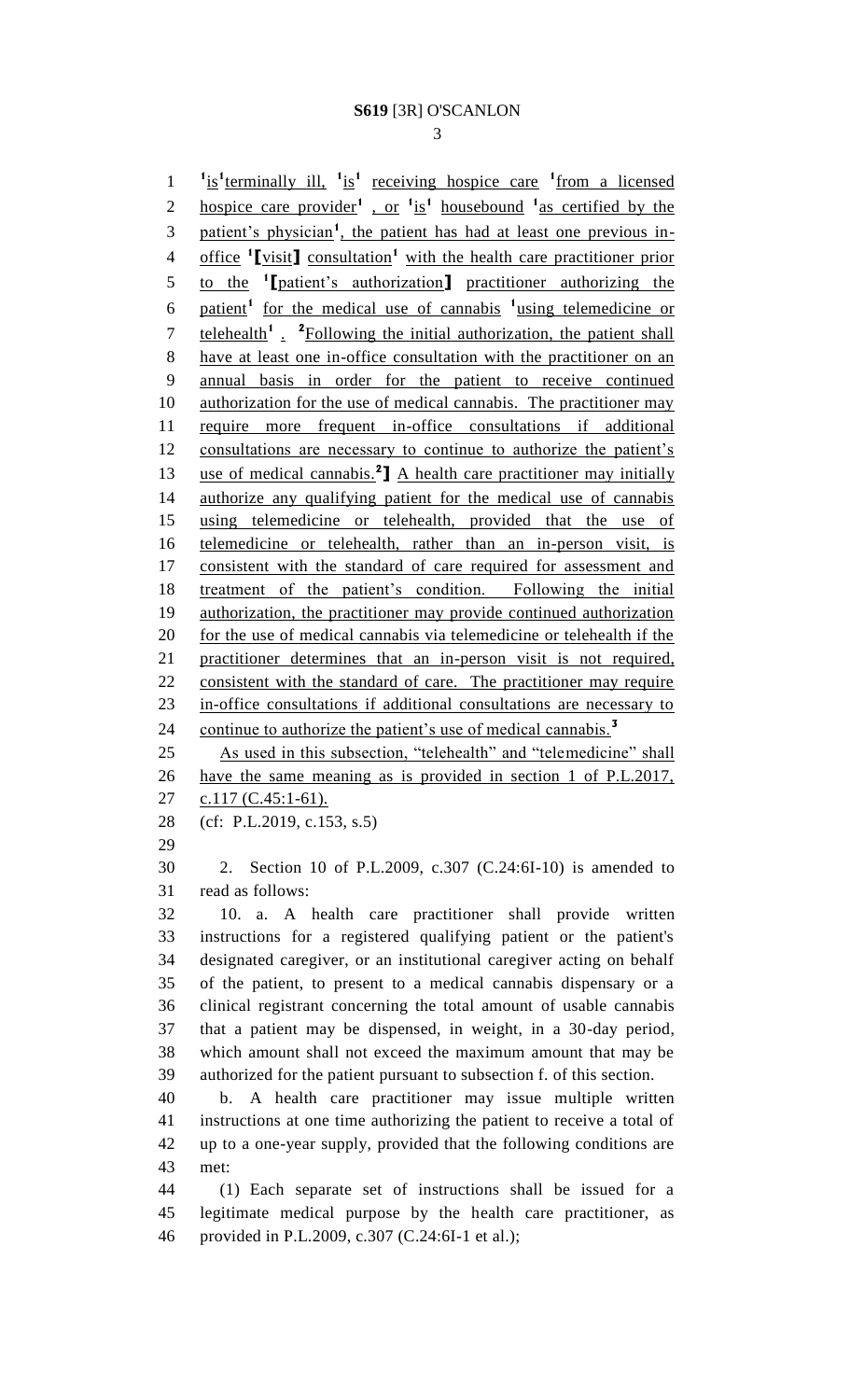(2) Each separate set of instructions shall indicate the earliest date on which a dispensary or clinical registrant may dispense the cannabis, except for the first dispensation if it is to be filled immediately; and

 (3) The health care practitioner has determined that providing the patient with multiple instructions in this manner does not create an undue risk of diversion or abuse.

 c. A registered qualifying patient or the patient's designated caregiver, or an institutional caregiver acting on behalf of a qualifying patient, shall present verification of the patient's or caregiver's registration with the commission, as applicable, and these written instructions to any medical cannabis dispensary or clinical registrant at the time the patient or caregiver requests the dispensing or delivery of medical cannabis, which medical cannabis dispensary or clinical registrant shall verify and log the documentation presented. An institutional caregiver shall additionally present an authorization executed by the patient certifying that the institutional caregiver is authorized to obtain medical cannabis on behalf of the patient. A health care practitioner may provide a copy of a written instruction by 21 electronic or other means,  $\frac{\text{including}}{2}$   $\frac{1}{2}$  but not limited to, telemedicine and telehealth, as determined by the commission, directly to a medical cannabis dispensary or a clinical registrant on behalf of a registered qualifying patient. The dispensation of medical cannabis pursuant to any written instructions shall occur within one year of the date that the instructions were written or become eligible for dispensing, whichever is later, or the instructions are void.

d. (Deleted by amendment, P.L.2019, c.153)

 e. Prior to dispensing medical cannabis to a qualifying patient, the patient's designated caregiver, or an institutional caregiver, the medical cannabis dispensary or clinical registrant shall access the system established pursuant to section 11 of P.L.2009, c.307 (C.45:1-45.1) to ascertain whether medical cannabis was dispensed to or on behalf of the patient by any medical cannabis dispensary or clinical registrant within the preceding 30 days. Upon dispensing medical cannabis to a qualifying patient, the patient's designated caregiver, or an institutional caregiver, the medical cannabis dispensary or clinical registrant shall transmit to the patient's health care practitioner information concerning the amount, strain, and form of medical cannabis that was dispensed.

 f. (1) Except as provided in paragraph (2) of this subsection, for a period of 18 months after the effective date of P.L.2019, c.153 (C.24:6I-5.1 et al.), the maximum amount of usable cannabis that a patient may be dispensed, in weight, in a 30-day period, shall be three ounces. Commencing 18 months after the effective date of P.L.2019, c.153 (C.24:6I-5.1 et al.), the maximum amount of usable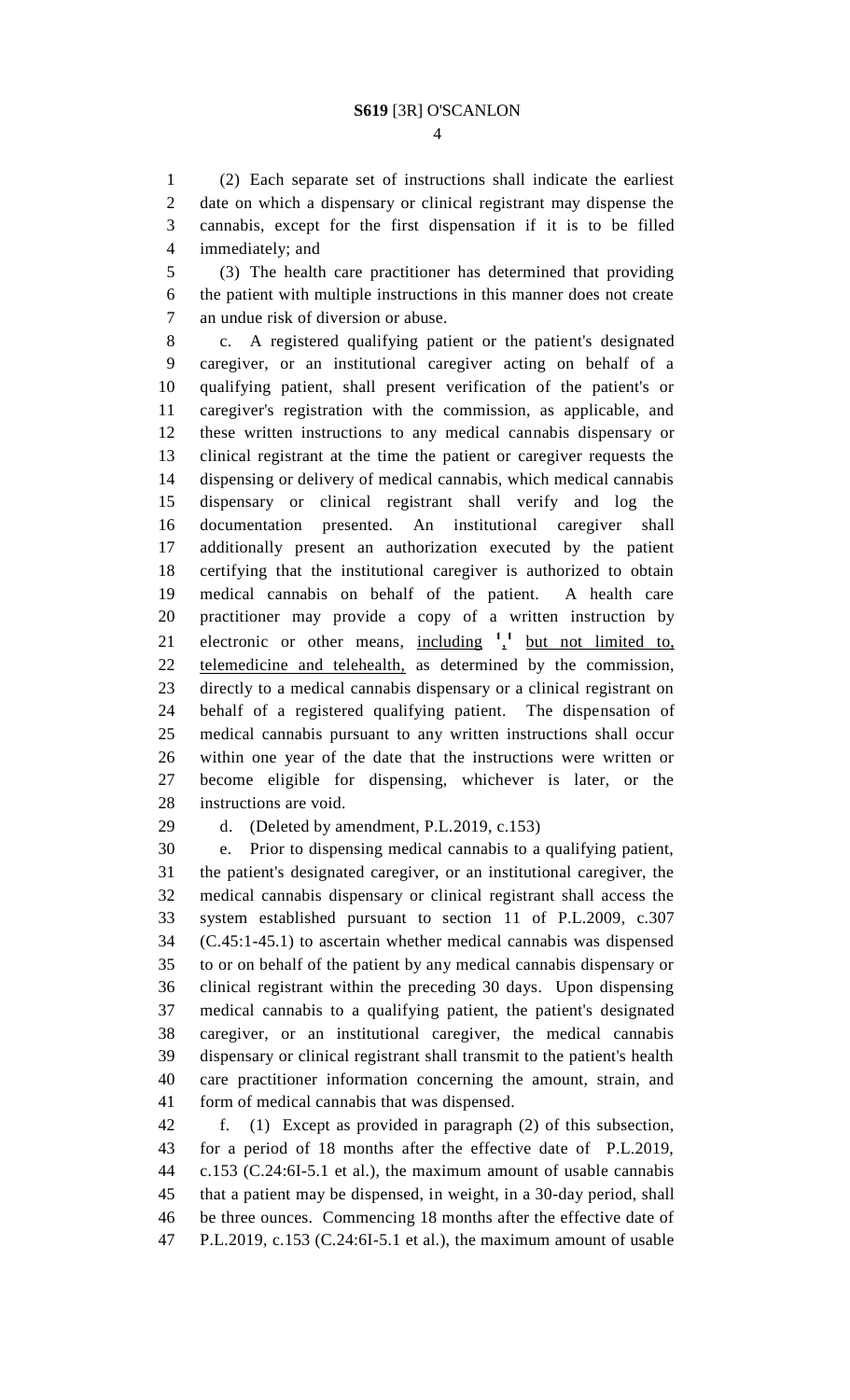cannabis that a patient may be dispensed shall be prescribed by the commission by regulation.

 (2) The monthly limits set forth in paragraph (1) of this subsection shall not apply to patients who are terminally ill or who are currently receiving hospice care through a licensed hospice, which patients may be dispensed an unlimited amount of medical cannabis. Qualifying patients who are not receiving hospice care or who are not terminally ill may petition the commission, on a form and in a manner as the commission shall require by regulation, for an exemption from the monthly limits set forth in paragraph (1) of this paragraph, which petition the commission shall approve if the commission finds that granting the exemption is necessary to meet the patient's treatment needs and is consistent with the provisions of P.L.2009, c.307 (C.24:6I-1 et al.).

 g. The commission shall establish, by regulation, curricula for health care practitioners and for staff at medical cannabis dispensaries and clinical registrants:

 (1) The curriculum for health care practitioners shall be designed to assist practitioners in counseling patients with regard to the quantity, dosing, and administration of medical cannabis as shall be appropriate to treat the patient's qualifying medical condition. Health care practitioners shall complete the curriculum as a condition of authorizing patients for the medical use of cannabis; and

 (2) The curriculum for employees of medical cannabis dispensaries and clinical registrants shall be designed to assist the employees in counseling patients with regard to determining the strain and form of medical cannabis that is appropriate to treat the patient's qualifying medical condition. Employees of medical cannabis dispensaries and clinical registrants shall be required to complete the curriculum as a condition of registration with the commission. Completion of the curriculum may constitute part of the annual training required pursuant to paragraph (1) of subsection j. of section 7 of P.L.2009, c.307 (C.24:6I-7).

 h. Commencing July 1, 2020, the amount of the sales tax that may be imposed under the "Sales and Use Tax Act," P.L.1966, c.30 (C.54:32B-1 et seq.) on medical cannabis dispensed by a medical cannabis dispensary or clinical registrant shall not exceed four percent.

 Commencing July 1, 2021, the amount of the sales tax that may be imposed under the "Sales and Use Tax Act," P.L.1966, c.30 (C.54:32B-1 et seq.) on medical cannabis dispensed by a medical cannabis dispensary or clinical registrant shall not exceed two percent.

 Commencing July 1, 2022, medical cannabis dispensed by a medical cannabis dispensary or clinical registrant shall not be subject to any tax imposed under the "Sales and Use Tax Act," P.L.1966, c.30 (C.54:32B-1 et seq.).